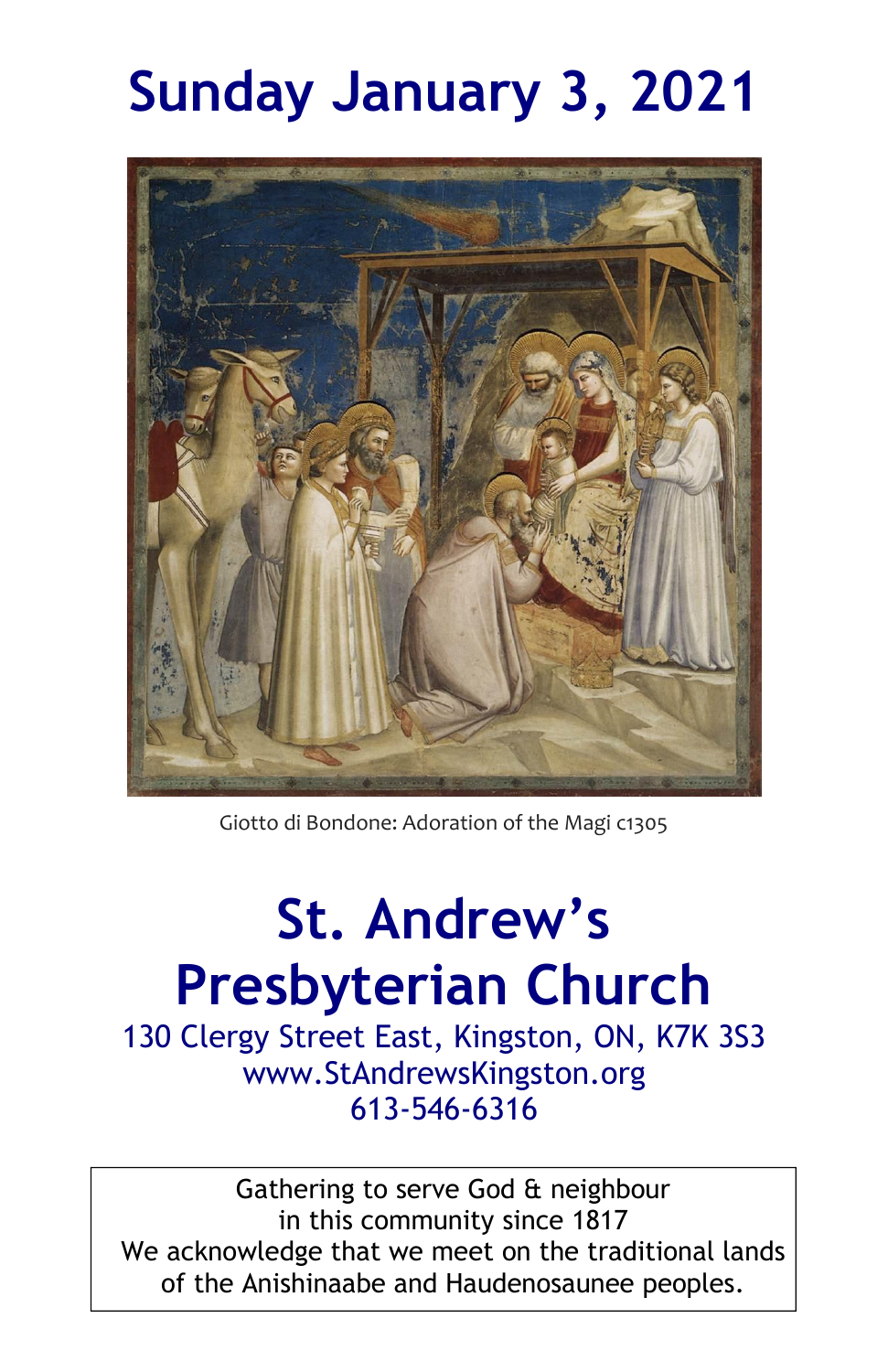## *ORDER OF SERVICE*

| <b>Preludes</b>                                                                        | Beside thy cradle here I stand                       |                         |     |
|----------------------------------------------------------------------------------------|------------------------------------------------------|-------------------------|-----|
|                                                                                        |                                                      | attributed to J.S. Bach |     |
|                                                                                        | How brightly shines the morning star                 | J.C. Bach               |     |
| <b>Entry of the Bible</b>                                                              |                                                      |                         |     |
| <b>Call to Worship</b>                                                                 |                                                      |                         |     |
| Hymn                                                                                   | The people that in darkness                          |                         | 171 |
| <b>Prayer of Approach</b><br>The Lord's Prayer                                         |                                                      |                         |     |
| <b>Greetings &amp; Announcements</b>                                                   |                                                      |                         |     |
| <b>Scripture Lessons</b> Psalm 72: 1-13                                                | Matthew 2:1-12                                       | Andrew J                |     |
|                                                                                        | <b>Meditative Music</b> Over the stars there is rest |                         |     |
|                                                                                        |                                                      | Franz Abt               |     |
| <b>Meditation</b>                                                                      | Star-light Reflections Lori-Kim d                    |                         |     |
|                                                                                        |                                                      | Elaine C<br>Eva B       |     |
| <b>Hymn</b>                                                                            | How brightly beams the morning star                  |                         | 180 |
| <b>Apostles' Creed</b><br><b>Great Prayer of Thanksgiving</b><br><b>Holy Communion</b> |                                                      |                         |     |
| <b>Hymn</b>                                                                            | As with gladness men of old                          |                         | 172 |
| <b>Benediction &amp; Choral Amen</b>                                                   |                                                      |                         |     |
| Postlude                                                                               | Hymnus                                               | Franz Liszt             |     |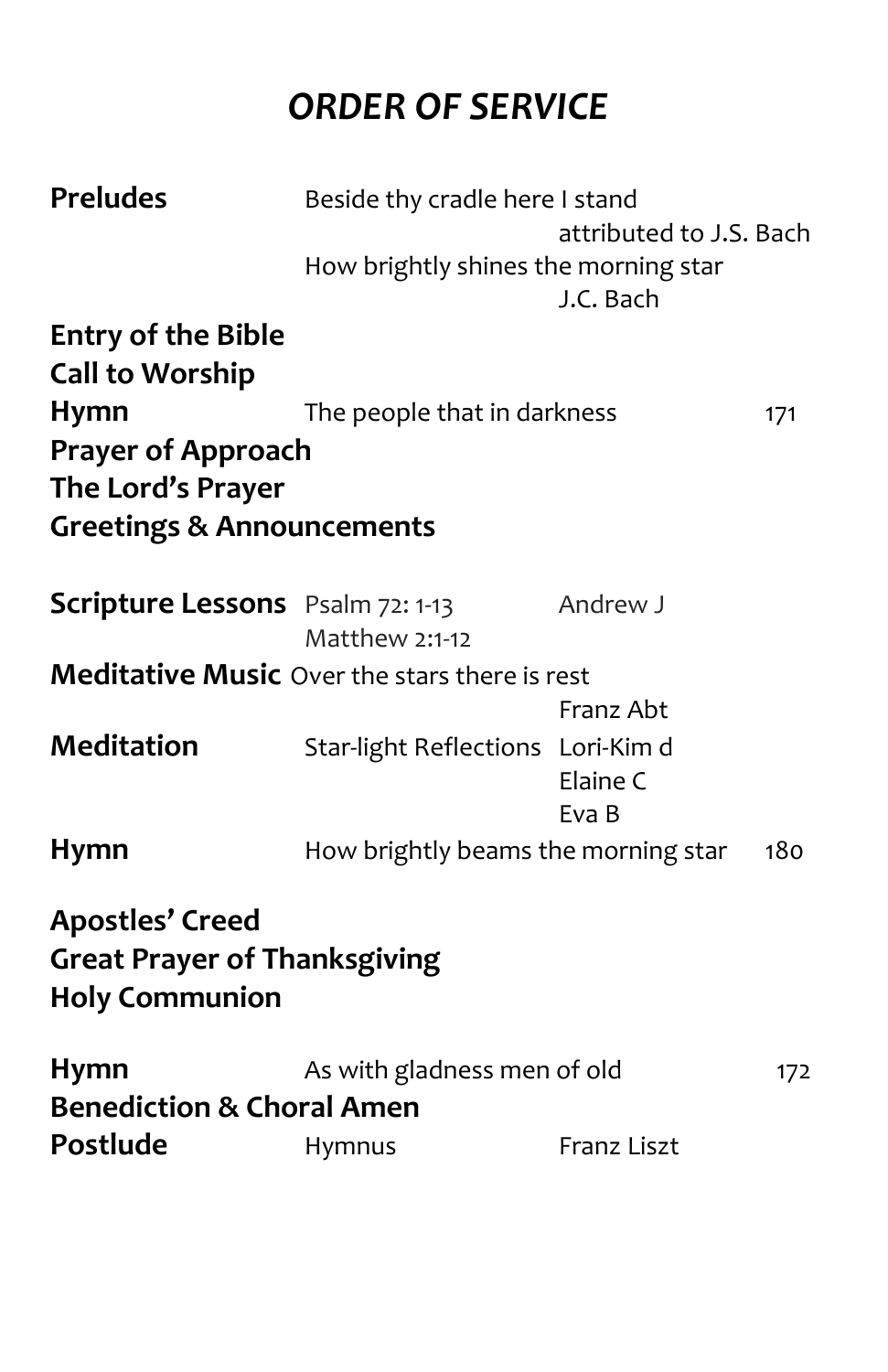### **ANNOUNCEMENTS**

#### **Thank you**

A big thank you to all those who contributed to our special Advent donation project to support the Partners in Mission food bank. In recognition of your donations, we adorned the sanctuary tree with 2 dozen red ornaments! The tree looks beautiful, and stands as a lovely testament to your generosity.

#### **Possible New Direction for Use of Manse**

Some months ago, the Session appointed a committee to review the use of the manse in light of the Christian witness of the congregation. For some years the manse has been dedicated to housing an intentional Christian student community. At a recent meeting, it was agreed to explore the possibility of shifting use to help meet the current crisis in the availability of affordable housing in Kingston. A request for 'Expressions of Interest' is being distributed to various housing circles and social agencies, and a report will be presented to the AGM the end of February for consideration by the congregation.

### **Church Office Hours**

Tuesday-Thursday January 5-7, 9-noon

**Cantor**: Paul P

| Financial Review to Nov 30, 2020    | <b>Budgeted</b> | <b>Received</b> |
|-------------------------------------|-----------------|-----------------|
| Community Use Contributions + Manse | \$56,833        | \$32,645        |
| Designated Mission Offerings        | \$16,958        | \$21,644        |
| <b>General Offerings</b>            | \$213,328       | \$214,408       |